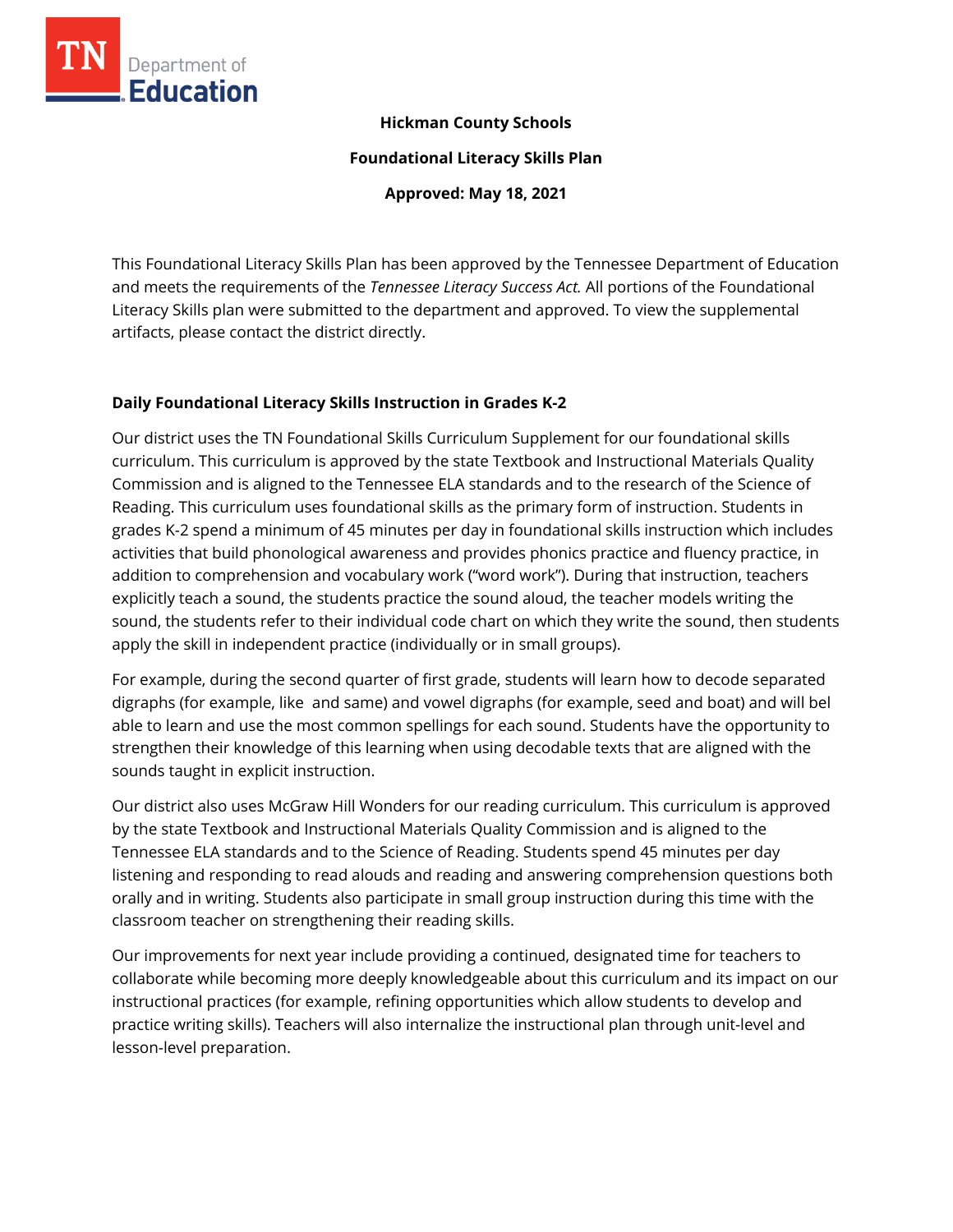Department of **Education** 

### **Daily Foundational Literacy Skills Instruction in Grades 3-5**

For grades 3-5, teachers are departmentalized and students have dedicated literacy blocks of 90 minutes per day. Our curriculum resources were chosen from the list approved by the state Textbook and Instructional Materials Quality Commission. While third grade curriculum has integrated foundational skills, grades 4 and 5 do not. Teachers use 95% Group materials as their supplemental foundational skills instruction curriculum. While the block of time for literacy is the same each day, the daily schedule varies with the daily lessons. Each day does provide components for knowledge-building and includes explicit instruction and opportunities for students to apply their knowledge through reading, writing, thinking, speaking, and listening tasks. Our adopted materials also engage students in the work of morphology, vocabulary acquisition, fluency, and comprehension, which are embedded within the curriculum and not taught in isolation.

In grades 3-5, teachers are currently using the 95% Group Multisyllable Routine Cards, which takes 5 minutes of instructional time and teaches students to decode using the six syllable types.

As we plan for the 2021-2022 school year, we will be providing our teachers in grades 3-5 with professional learning in the full use of the 95% Group resources including Vocabulary curricula which teaches morphology with special attention to affixes, Latin roots, and Greek combinations and follows the TN ELA Foundational Standards. This instruction will take 30 minutes per day and will follow the scope and sequence indicated within these resources. By providing our students with explicit, systematic morphology instruction, students will not only learn to be more proficient at decoding multisyllabic words and adding to their vocabulary banks, but will also be able to more effectively determine the meaning of unfamiliar words based on word parts.

### **Approved Instructional Materials for Grades K-2**

McGraw Hill - K-5 Wonders

### **Approved Instructional Materials for Grades 3-5**

Great Minds - 3-5 Wit and Wisdom

#### **Additional Information about Instructional Materials**

The curriculum implemented in grades K-3 is McGraw Hill Wonders while grades 4 and 5 have implemented Great Minds Wit and Wisdom. Both of these publishers are included in the list of materials approved for adoption by the state. Additionally, our district fully implements all components of the Tennessee Foundational Skills Curriculum Supplement resources in grades Preschool through second grade including all Sounds First instruction. Beginning in school year 2021-2022, our grades 3-5 teachers will be using the 95% Group materials in order to provide our students with 30 minutes of daily instruction in decoding multisyllabic words, morphology (affixes, Latin roots, and Greek combination), and vocabulary acquisition, which will help to ensure students in these grades become more proficient readers.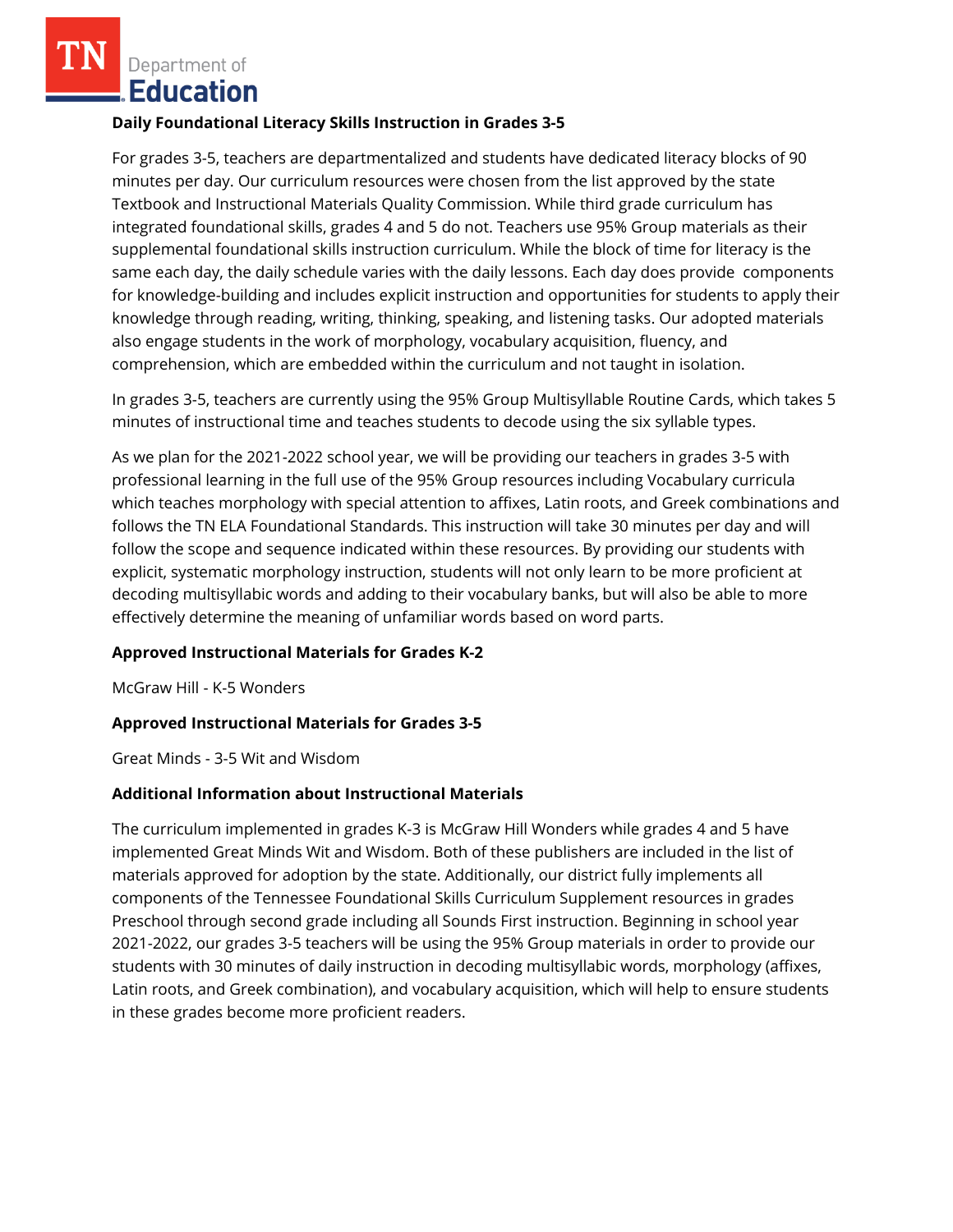Department of **Education** 

# **Universal Reading Screener for Grades K-5. This screener complies with RTI<sup>2</sup>and Say Dyslexia requirements.**

Upon the release of the Tennessee Department of Education Universal Screening Assessment, we will plan to utilize those resources with our students and will provide professional learning to all of our teachers and interventionists on the use of those assessments and the data they provide.

### **Intervention Structure and Supports**

In the fall, all students are assessed using Aimsweb to determine which display reading deficiencies or are considered 'at-risk'. Our grade-level teachers, interventionists, and building administrators review the universal screener data to determine which students performed at or below the 25th percentile and those students are classified as needing assistance from Tier II and Tier III instruction. A diagnostic assessment is given to students who qualify for services in Tier II and Tier III to determine specific areas of deficit so that students are placed in appropriate small groups with targeted interventions to close skill gaps. Students receive small group interventions each day for a minimum of 45 minutes in the area of their assessed deficit. Our schools have research-based options for reading intervention support for students who are 'at-risk' or who have been identified as having reading deficiencies. The foundational skills curriculum we currently use contains an assessment and remediation guide which allows teachers to implement specific activities to directly address skill gaps for RTI groups. If that intervention is not sufficiently meeting student needs and closing learning gaps, teachers can use a more comprehensive intervention (such as Heggerty or Wilson Reading) as an option. School data teams meet every 4 ½ weeks to monitor student progress and to determine the need for changes in interventions or in the personnel providing interventions. The data team takes into account student attendance and engagement as part of the decision making process. Our students receive explicit instruction in their area of deficit in small groups using research-based materials and strategies. These students are also screened using additional survey level assessments to determine if they have characteristics of dyslexia. Students who demonstrate those characteristics receive intensive intervention as outlined in the Say Dyslexia Law using programs that meet the law's requirements. Our district uses myLexia, a research-based supplemental program, as one intervention for students with characteristics of dyslexia. Families are notified that the myLexia from Lexia Learning Systems is a research-based supplemental program which is based on the Orton-Gillingham approach of systematic, explicit, sequential, phonics-based instruction and is considered a strong support for those students. Intervention takes place daily during a grade-level time in the master schedule which is dedicated solely for RTI. When students are in their RTI groups, they work on activities and assignments that make them stronger in that particular skill. For example, students who need instruction in comprehension may read a new text and answer scaffolded questions, all related to the knowledge-building unit they are studying in Tier I instruction. For students who need fluency support, they may receive intervention using the myLexia program.

### **Parent Notification Plan/Home Literacy Reports**

Our district notifies parents of students in grades K-5 upon completing benchmark assessments if their child is identified as "at-risk" for significant reading difficulties (as evidenced by students scoring in the 0-25th percentile). Student scores are communicated in parent-friendly language that